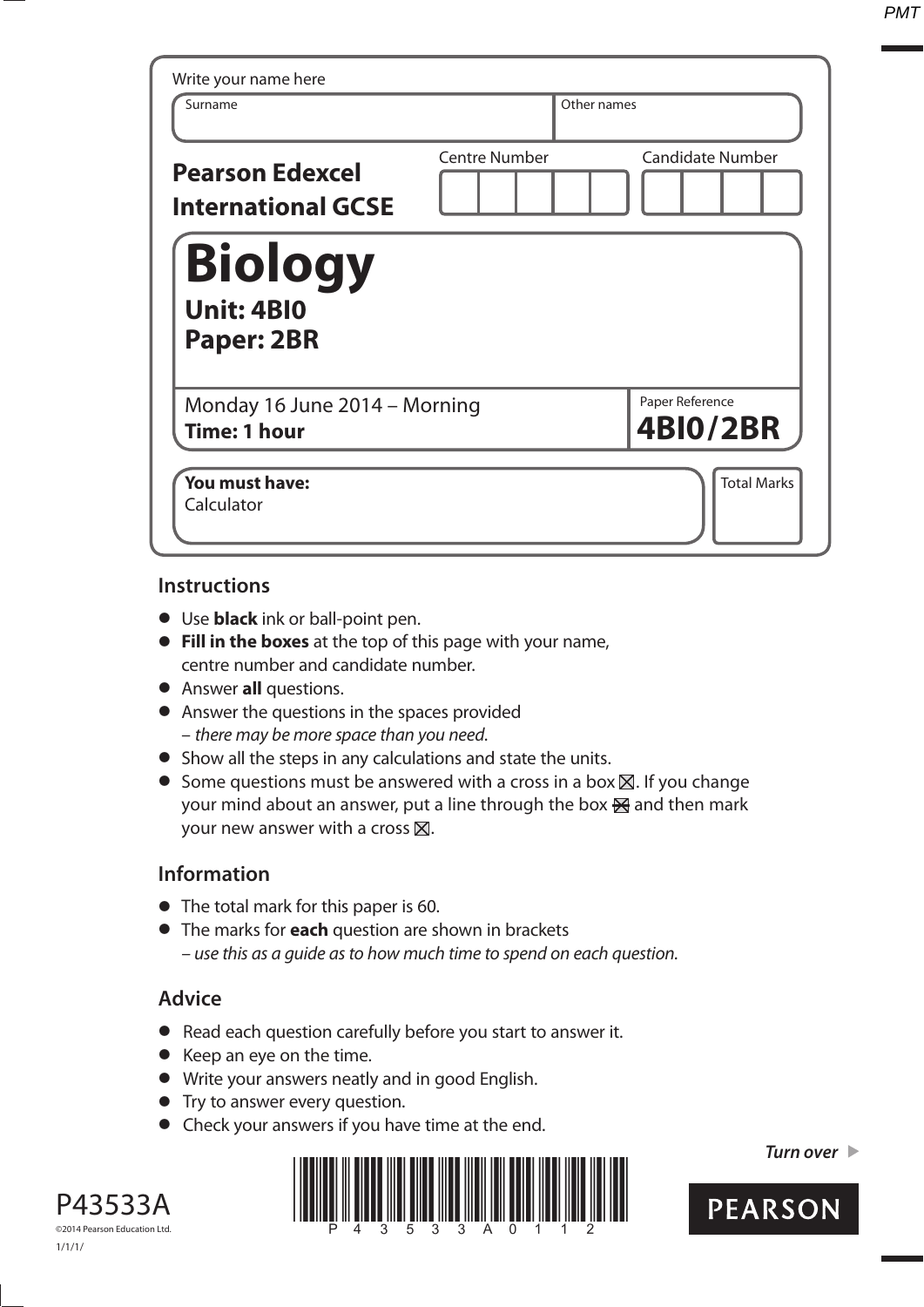## **Answer ALL questions.**

**1** Read the passage below. Use the information in the passage and your own knowledge to answer the questions that follow.

## **Red and Grey Squirrels**



(Photographer: Matti Parkkonen)

 Red squirrels live in pine tree habitats in the United Kingdom (UK) where their main predators are birds of prey such as the goshawk. The squirrels mainly eat pine cone seeds. This food is plentiful in the autumn and helps the squirrels increase their body mass. Having a larger body mass helps red squirrels to

5 survive the cold winter conditions. It also means that breeding females are in good condition to produce young in the spring.

 Red squirrels were common in the UK until a different species, the grey squirrel, was introduced from America in 1876. The two species struggled to exist in the same woodland habitat and it is the red squirrel population that

is decreasing. There are estimated to be only 140000 red squirrels left in the UK, and 2.5 million grey squirrels. The spread of the grey squirrel has been rapid, and in some areas native red squirrels are no longer seen. 10

 The grey squirrel outcompetes the red squirrel and there is some evidence that it is also more resistant to disease. The increase in the number of grey

- 15 squirrels in the UK is having a harmful effect on other native communities where the plants and animals are poorly adapted to withstand their presence. The grey squirrels are causing significant harm to woodland habitats, and recent scientific studies have reported that they are having a serious effect on the number of native woodland birds.
- 20 The Forestry Commission is an organisation in the UK trying to develop a long-term conservation strategy to save the red squirrel from extinction. It is hoped that this work will help to restore the UK's native biodiversity.

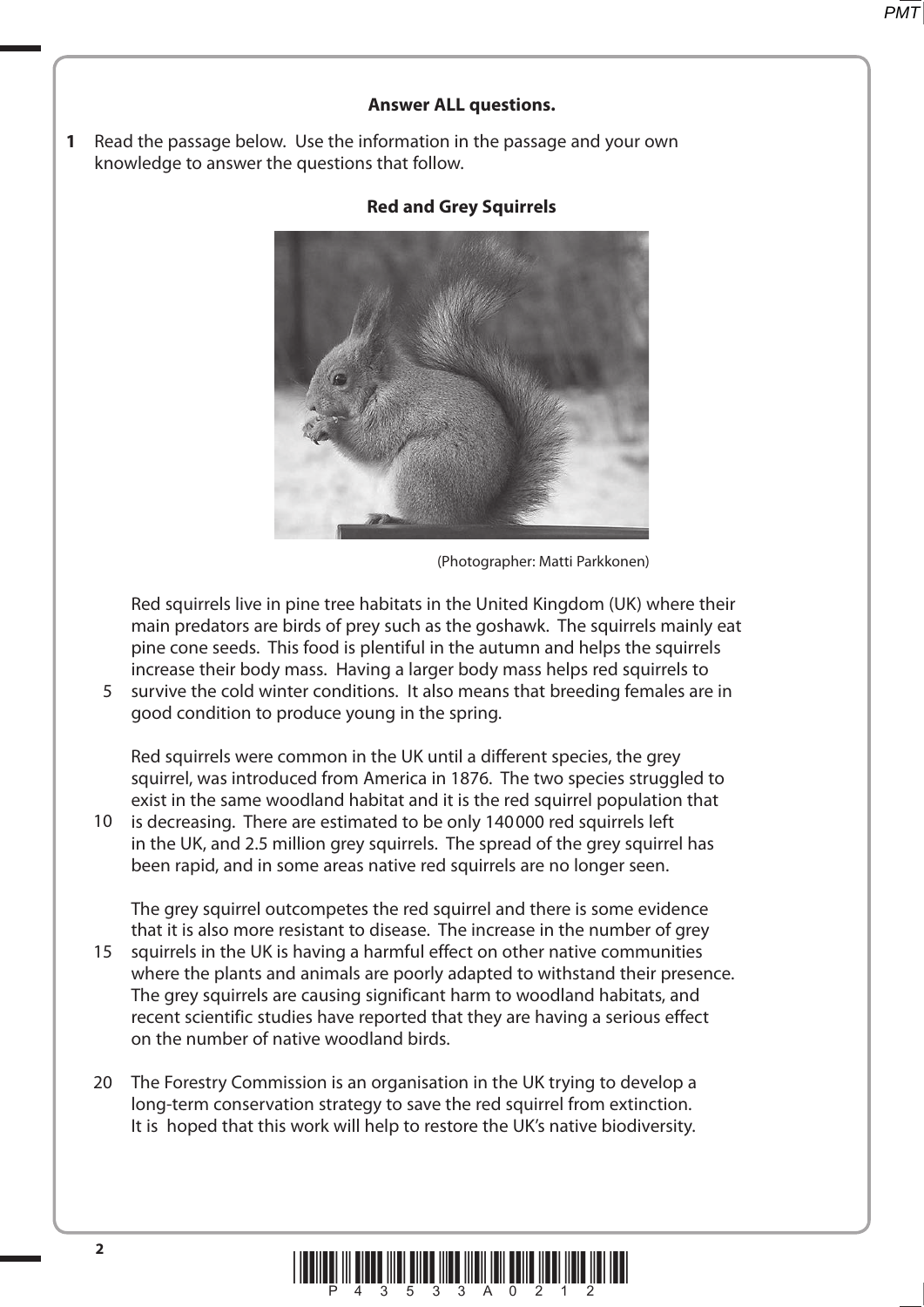| (a) Name a secondary consumer in a food chain containing red squirrels.                                                        | (1)                                  |
|--------------------------------------------------------------------------------------------------------------------------------|--------------------------------------|
| (b) Suggest how a larger body mass helps squirrels survive the cold winter<br>(lines $4$ and $5$ ).                            | (2)                                  |
|                                                                                                                                |                                      |
| (c) Suggest two reasons why it is an advantage for red squirrels to produce young in<br>the spring (line 6).<br>$\mathbf{1}$ . | (2)                                  |
| 2                                                                                                                              |                                      |
| (d) (i) What is meant by the term <b>habitat</b> (line 9)?                                                                     | (1)                                  |
| (ii) What is meant by the term <b>population</b> (line 9)?                                                                     | (1)                                  |
| (e) Use the data in the passage to calculate the percentage of all the squirrels in the<br>UK that are red. Show your working. | (2)                                  |
|                                                                                                                                | $\%$                                 |
| 11                                                                                                                             | 3<br>Turn over $\blacktriangleright$ |

ſ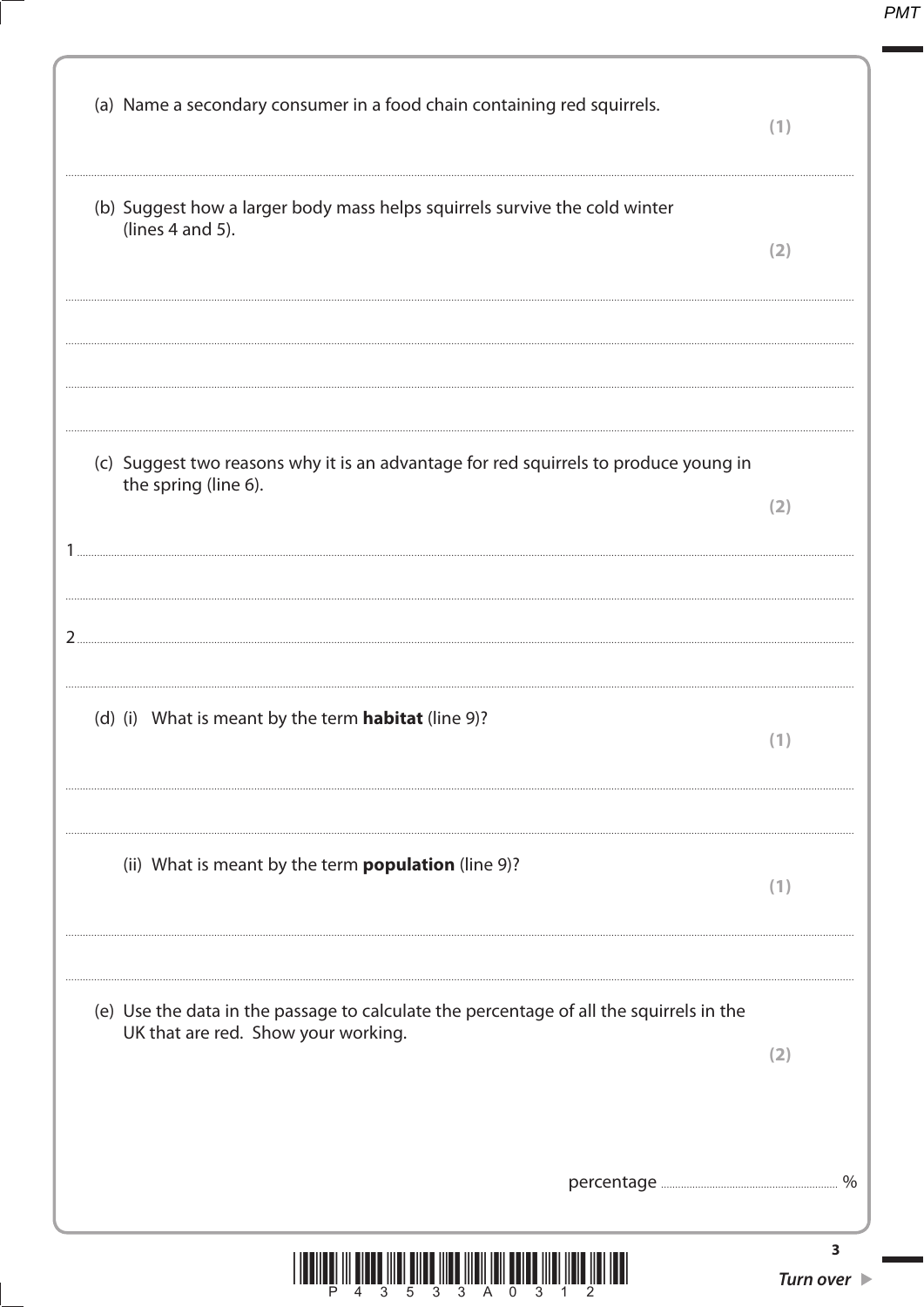| (f) Give two possible reasons why grey squirrels are increasing in number compared<br>to red squirrels.          |     |
|------------------------------------------------------------------------------------------------------------------|-----|
|                                                                                                                  | (2) |
|                                                                                                                  |     |
|                                                                                                                  |     |
|                                                                                                                  |     |
|                                                                                                                  |     |
| (g) Grey squirrels have a greater effect on the number of woodland birds than red<br>squirrels (lines 17 to 19). |     |
| Suggest how scientists could collect data to support this hypothesis.                                            |     |
|                                                                                                                  | (3) |
|                                                                                                                  |     |
|                                                                                                                  |     |
|                                                                                                                  |     |
|                                                                                                                  |     |
|                                                                                                                  |     |
|                                                                                                                  |     |
|                                                                                                                  |     |
|                                                                                                                  |     |
|                                                                                                                  |     |
| (h) Suggest two methods the Forestry Commission might use to save the red squirrel<br>from extinction (line 21). |     |
|                                                                                                                  | (2) |
|                                                                                                                  |     |
|                                                                                                                  |     |
|                                                                                                                  |     |
|                                                                                                                  |     |
| (Total for Question 1 = 16 marks)                                                                                |     |
|                                                                                                                  |     |
|                                                                                                                  |     |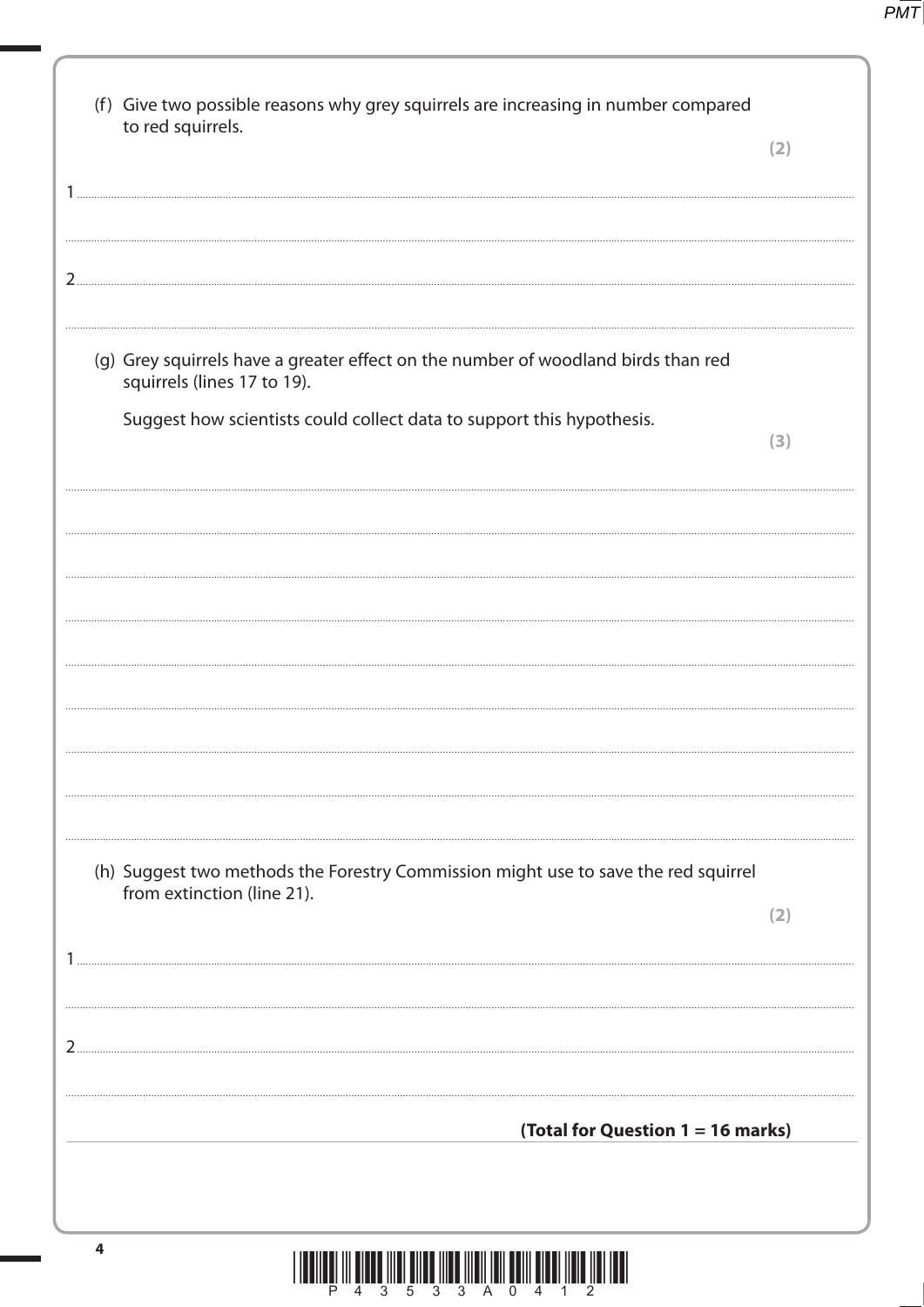2 (a) The table lists some processes used in plant reproduction.

In each box, place a tick  $(\checkmark)$  if the process helps to produce offspring with genetic variation, or a cross  $(x)$  if it produces offspring with no genetic variation. The first one has been done for you.

 $(3)$ 

| <b>Process</b>               | <b>Genetic variation</b><br>in offspring |
|------------------------------|------------------------------------------|
| runners producing new plants | ×                                        |
| micropropagation             |                                          |
| wind-pollination             |                                          |
| taking cuttings              |                                          |
| self-pollination of a flower |                                          |

(b) The photograph shows an eight-celled human embryo produced in human reproduction.



Describe the events that take place at fertilisation and up to the production of the eight-celled human embryo.

 $(4)$ 

### (Total for Question  $2 = 7$  marks)

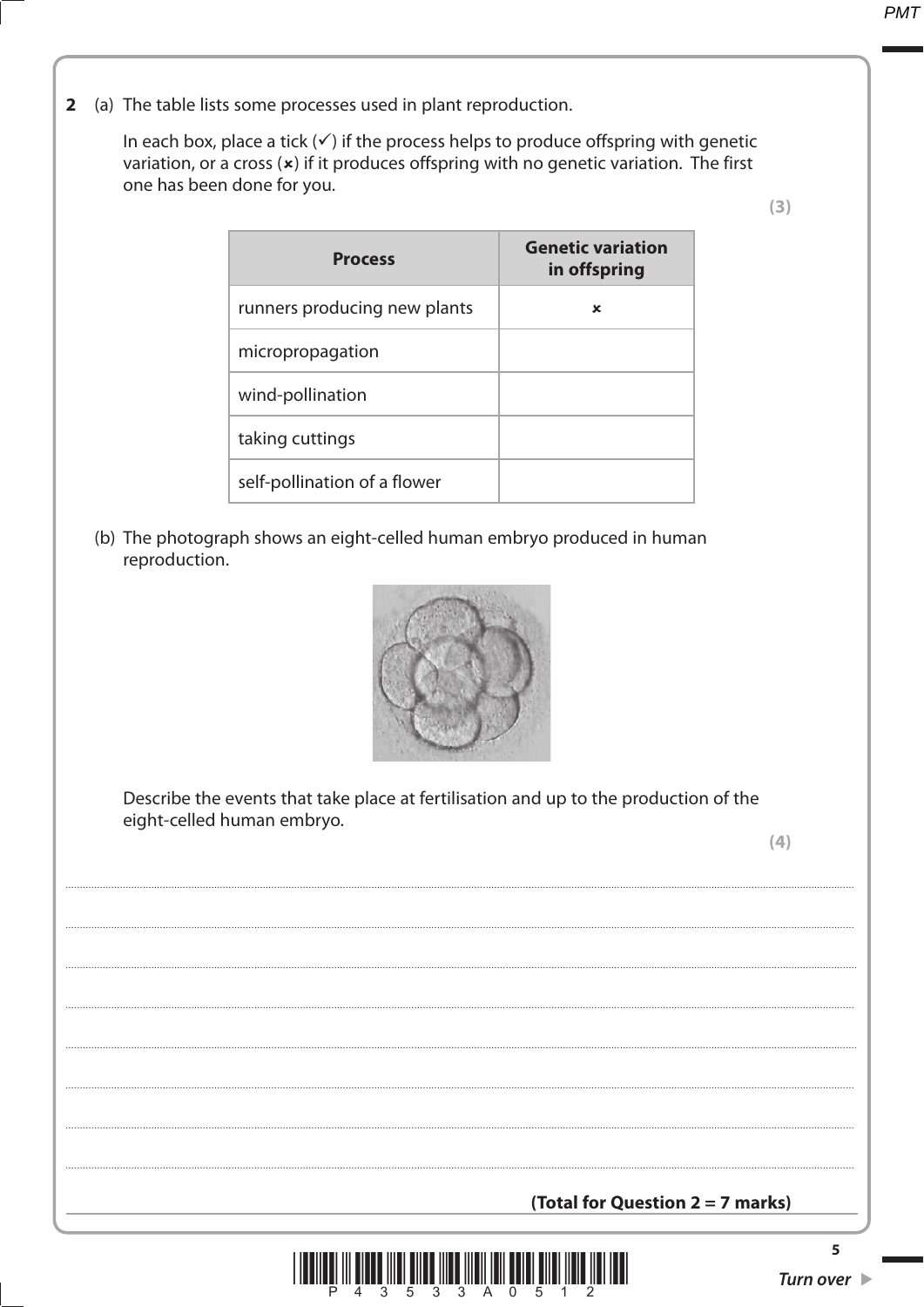3 Flowering plants can respond to their environment through tropic responses. These involve root or shoot tips growing towards or away from a stimulus. A student set up an experiment to investigate how shoots respond to gravity. He placed a potted plant on its side and looked at its growth after 5 days. The diagram shows what he saw. (a) (i) Explain the benefit to the plant of this response.  $(1)$ (ii) Give one variable that the student should keep the same in his experiment and suggest how he could do this.  $(2)$ (iii) Suggest a suitable control for this experiment.  $(1)$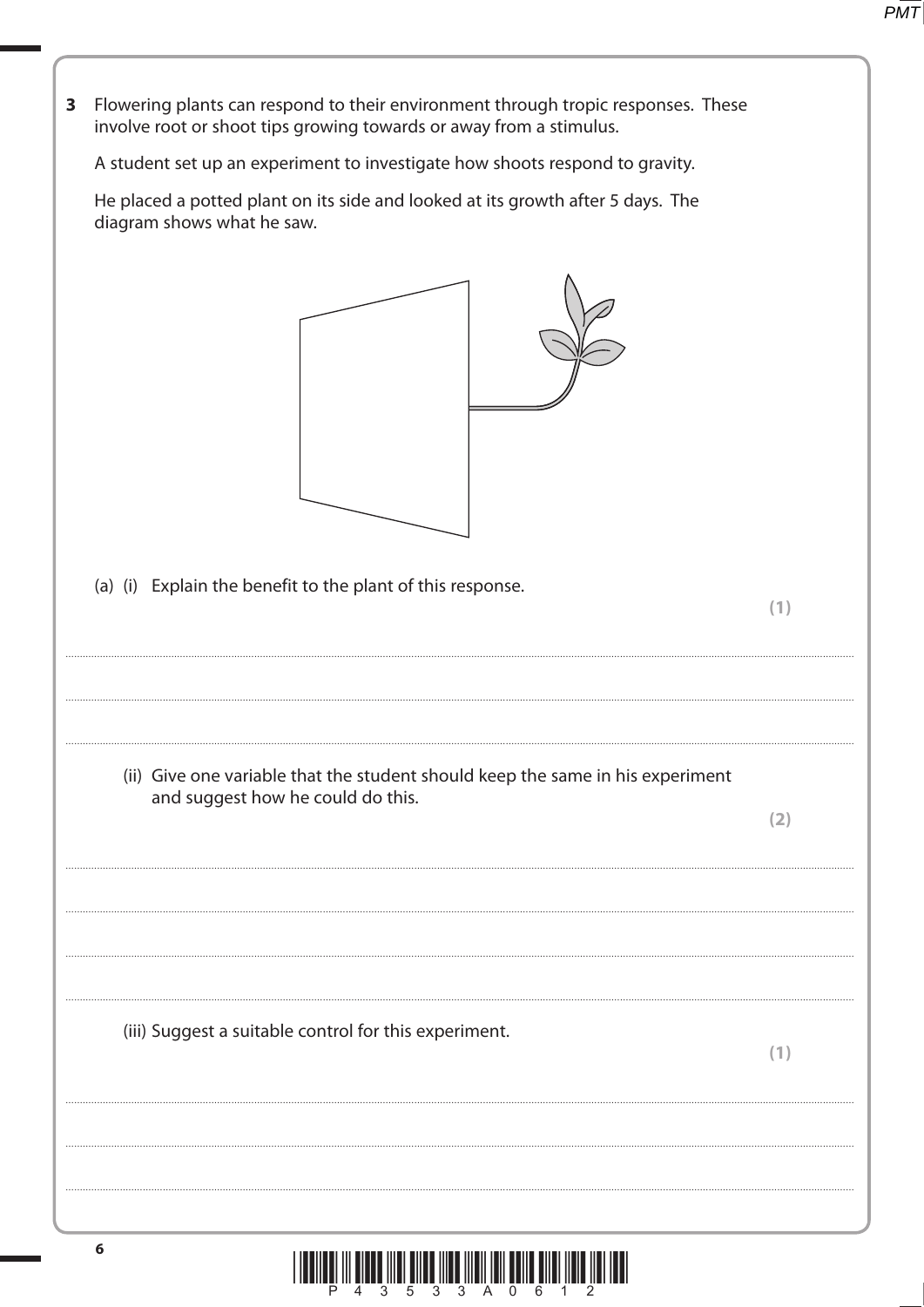| (i) Suggest how a plant benefits from closing its stomata when less water is<br>available in the soil. |     |
|--------------------------------------------------------------------------------------------------------|-----|
|                                                                                                        | (1) |
|                                                                                                        |     |
| (ii) Explain the disadvantages to the plant of closing its stomata.                                    | (2) |
|                                                                                                        |     |
|                                                                                                        |     |
|                                                                                                        |     |
|                                                                                                        |     |
|                                                                                                        |     |
| (Total for Question 3 = 7 marks)                                                                       |     |
|                                                                                                        |     |
|                                                                                                        |     |
|                                                                                                        |     |
|                                                                                                        |     |
|                                                                                                        |     |
|                                                                                                        |     |
|                                                                                                        |     |
|                                                                                                        |     |
|                                                                                                        |     |
|                                                                                                        |     |
|                                                                                                        |     |
|                                                                                                        |     |
|                                                                                                        |     |

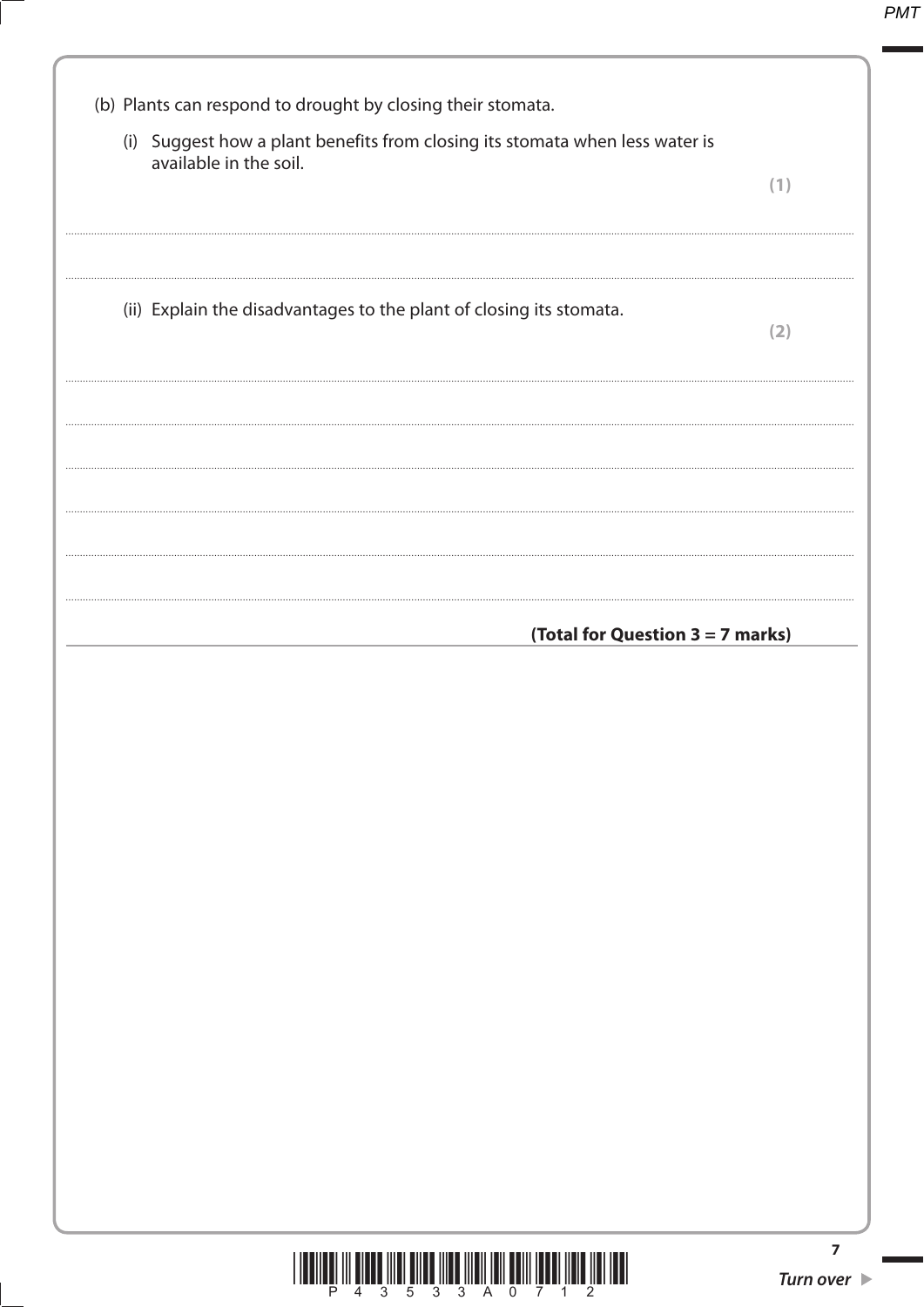**4** A student wants to investigate the effect of secretions (juice) from the pancreas on the digestion of protein.

 The white of an egg is put into fifteen 50 mm long capillary tubes. The tubes are placed in boiling water for 10 minutes until the egg white becomes solid. The diagram shows one of the tubes filled with solid egg white.



The fifteen tubes are put into three groups of five.

- five tubes are placed in a beaker of distilled water
- five tubes are placed into a beaker of juice from the pancreas
- five tubes are placed into a beaker of juice from the pancreas that has been boiled

 After three hours the length of the boiled egg white in each tube is measured in mm. The results are shown in the table.

| Length of boiled egg white after three hours in mm |                                      |                                             |  |  |
|----------------------------------------------------|--------------------------------------|---------------------------------------------|--|--|
| <b>Distilled water</b>                             | <b>Juice</b><br>from<br>the pancreas | <b>Boiled juice</b><br>from<br>the pancreas |  |  |
| 50                                                 | 14                                   | 50                                          |  |  |
| 50                                                 | 12                                   | 50                                          |  |  |
| 50                                                 | 13                                   | 50                                          |  |  |
| 50                                                 | 14                                   | 50                                          |  |  |
| 50                                                 | 14                                   | 50                                          |  |  |

(a) (i) Give the dependent variable in this experiment.



....................................................................................................................................................................................................................................................................................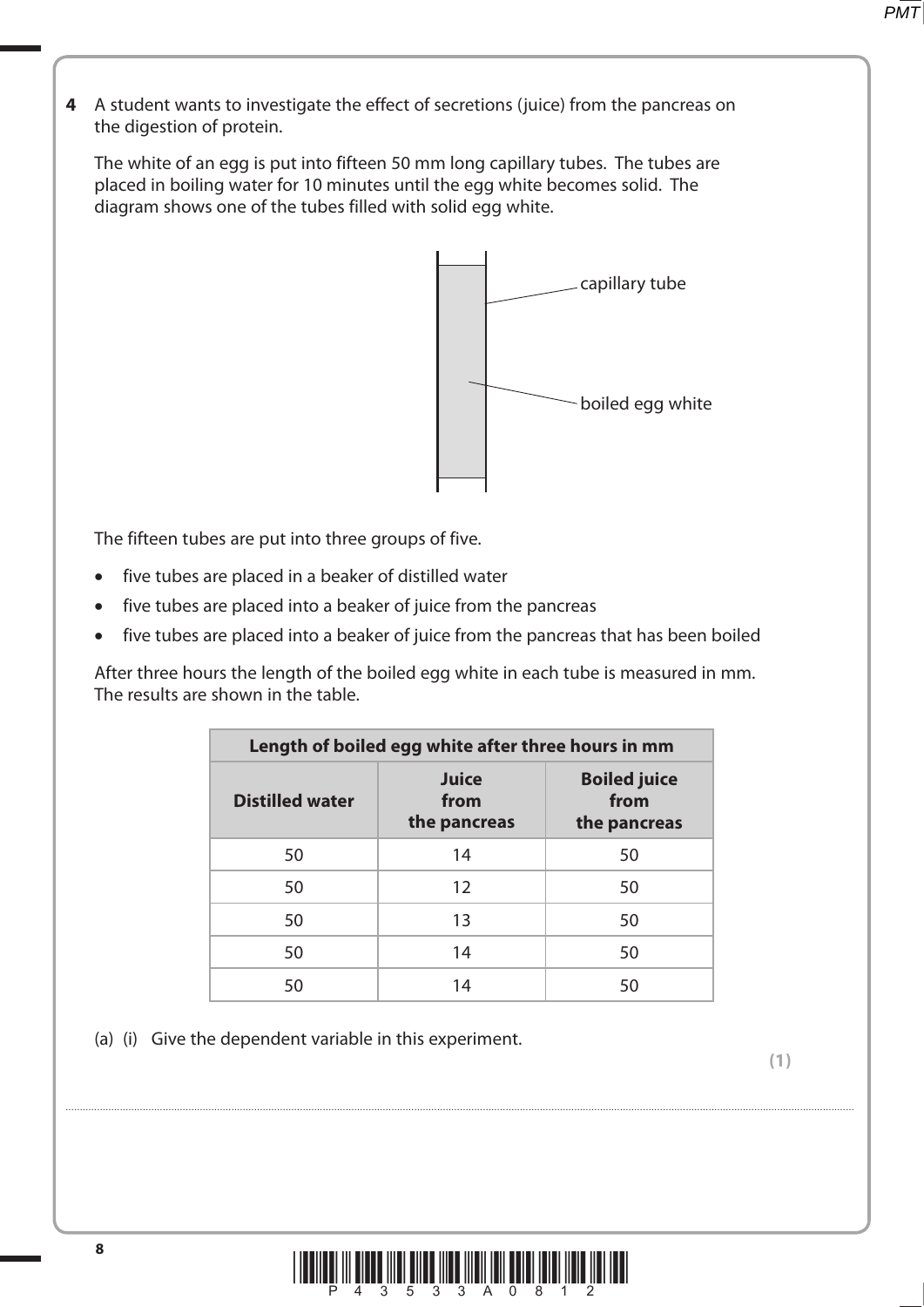**PMT** 

| (ii) Give two reasons why the results obtained by the student are reliable.                                                 | (2)                                  |
|-----------------------------------------------------------------------------------------------------------------------------|--------------------------------------|
| (iii) Suggest how the student can obtain precise measurements of length.                                                    |                                      |
|                                                                                                                             | (1)                                  |
| (b) (i) Explain the difference in the results obtained in distilled water compared to<br>juice from the pancreas.           | (2)                                  |
| (ii) Explain the difference in the results obtained in pancreas juice compared to<br>boiled juice from the pancreas.        | (2)                                  |
| (c) Suggest how you could modify this investigation to find out the effect of pH on<br>protein digestion by pancreas juice. | (2)                                  |
| (Total for Question 4 = 10 marks)                                                                                           |                                      |
|                                                                                                                             | 9<br>Turn over $\blacktriangleright$ |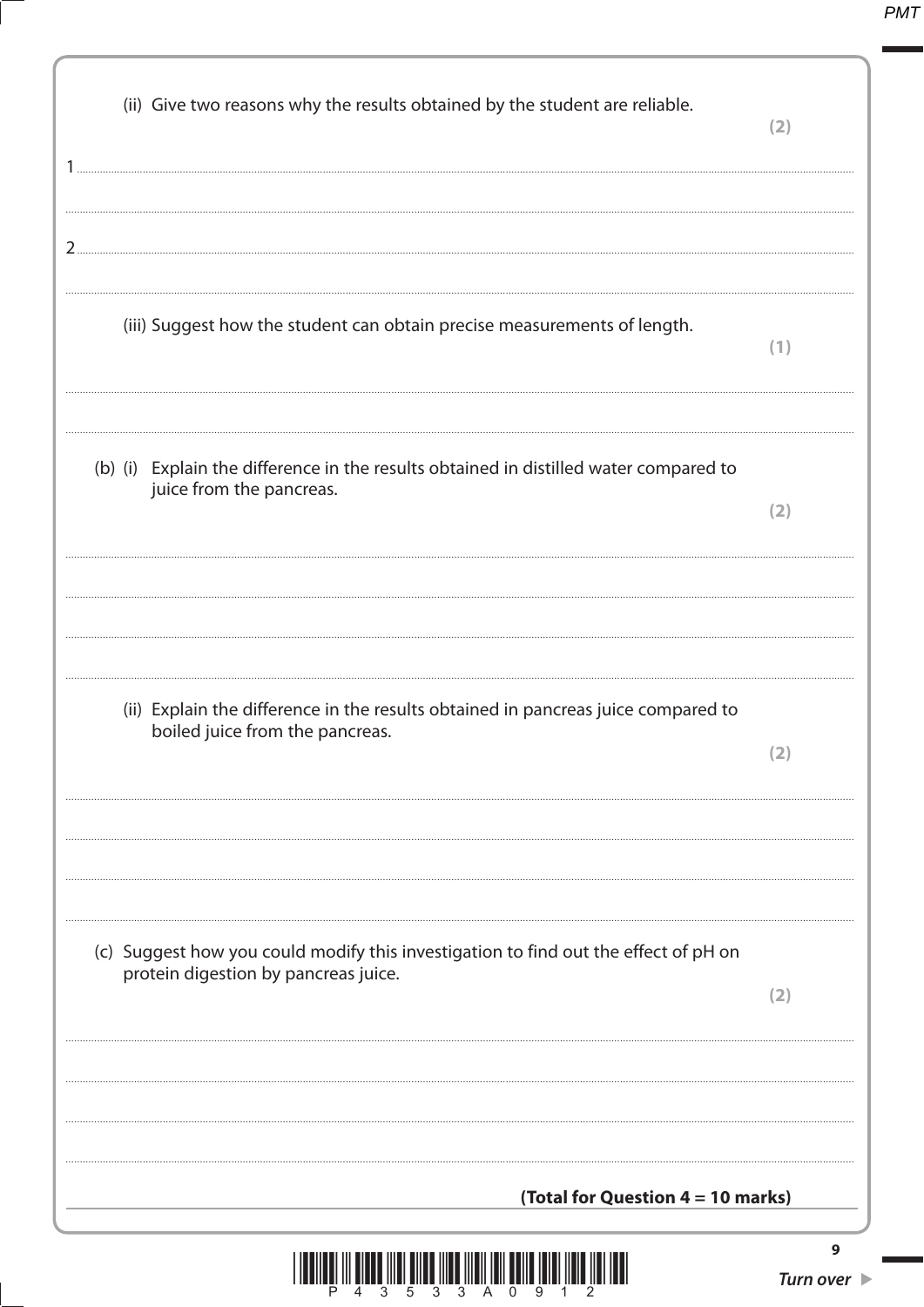$P\overline{MT}$ 

| 5 | Insulin is an important hormone.                                                                                     |  |                                                                                     |     |  |
|---|----------------------------------------------------------------------------------------------------------------------|--|-------------------------------------------------------------------------------------|-----|--|
|   |                                                                                                                      |  | (a) Name the organ that produces insulin.                                           | (1) |  |
|   |                                                                                                                      |  | (b) State the role of insulin in the body.                                          | (2) |  |
|   |                                                                                                                      |  |                                                                                     |     |  |
|   |                                                                                                                      |  | (c) (i) Describe how bacteria can be genetically modified to produce human insulin. | (5) |  |
|   |                                                                                                                      |  |                                                                                     |     |  |
|   |                                                                                                                      |  |                                                                                     |     |  |
|   |                                                                                                                      |  |                                                                                     |     |  |
|   | (ii) The term that best describes bacteria that have been genetically modified to<br>produce human insulin is<br>(1) |  |                                                                                     |     |  |
|   | $\times$                                                                                                             |  | A antibiotic                                                                        |     |  |
|   |                                                                                                                      |  | <b>B</b> aseptic                                                                    |     |  |
|   | $\boxtimes$                                                                                                          |  | <b>C</b> pathogenic                                                                 |     |  |
|   | $\times$                                                                                                             |  | <b>D</b> transgenic                                                                 |     |  |
|   | 10                                                                                                                   |  |                                                                                     |     |  |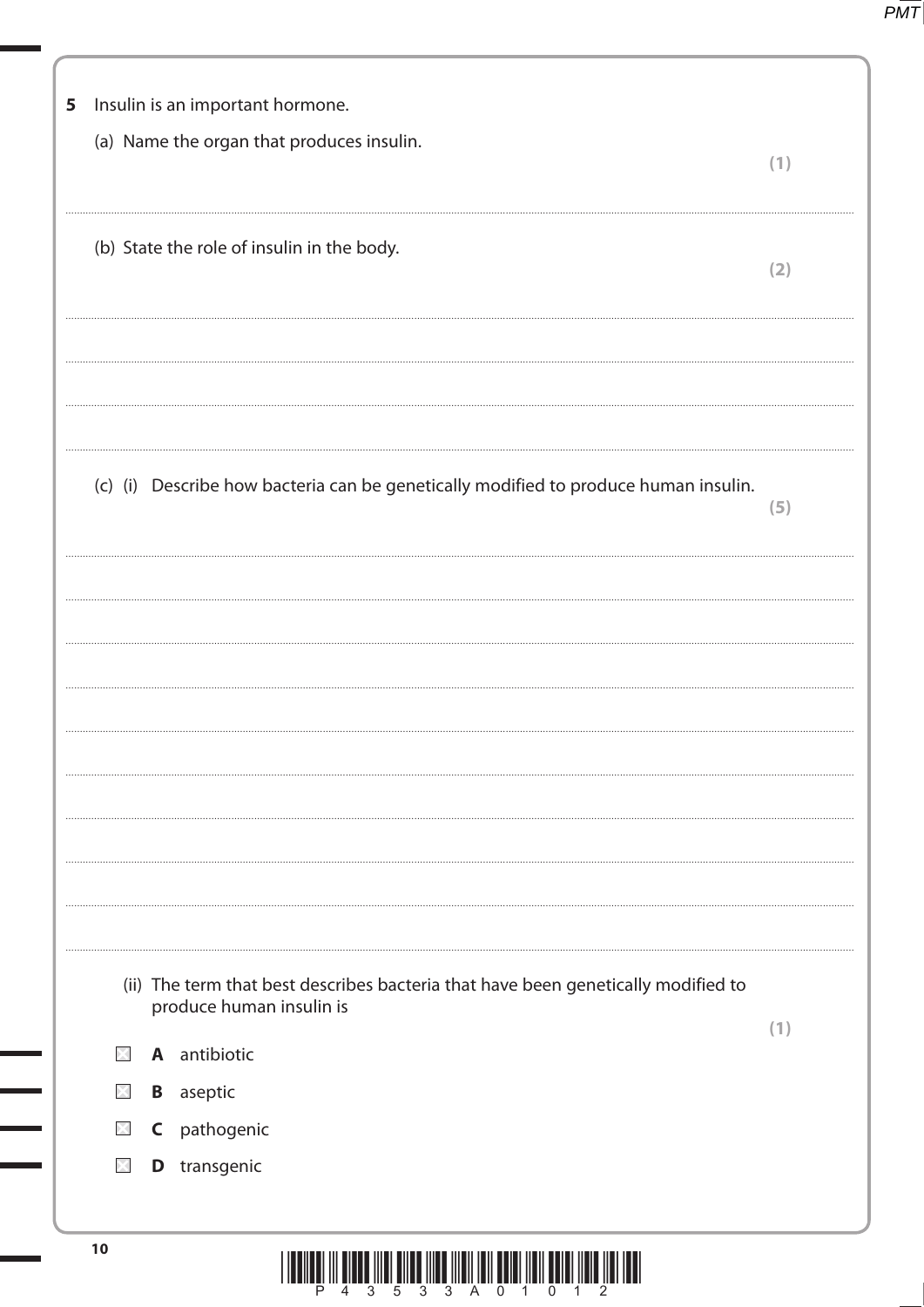